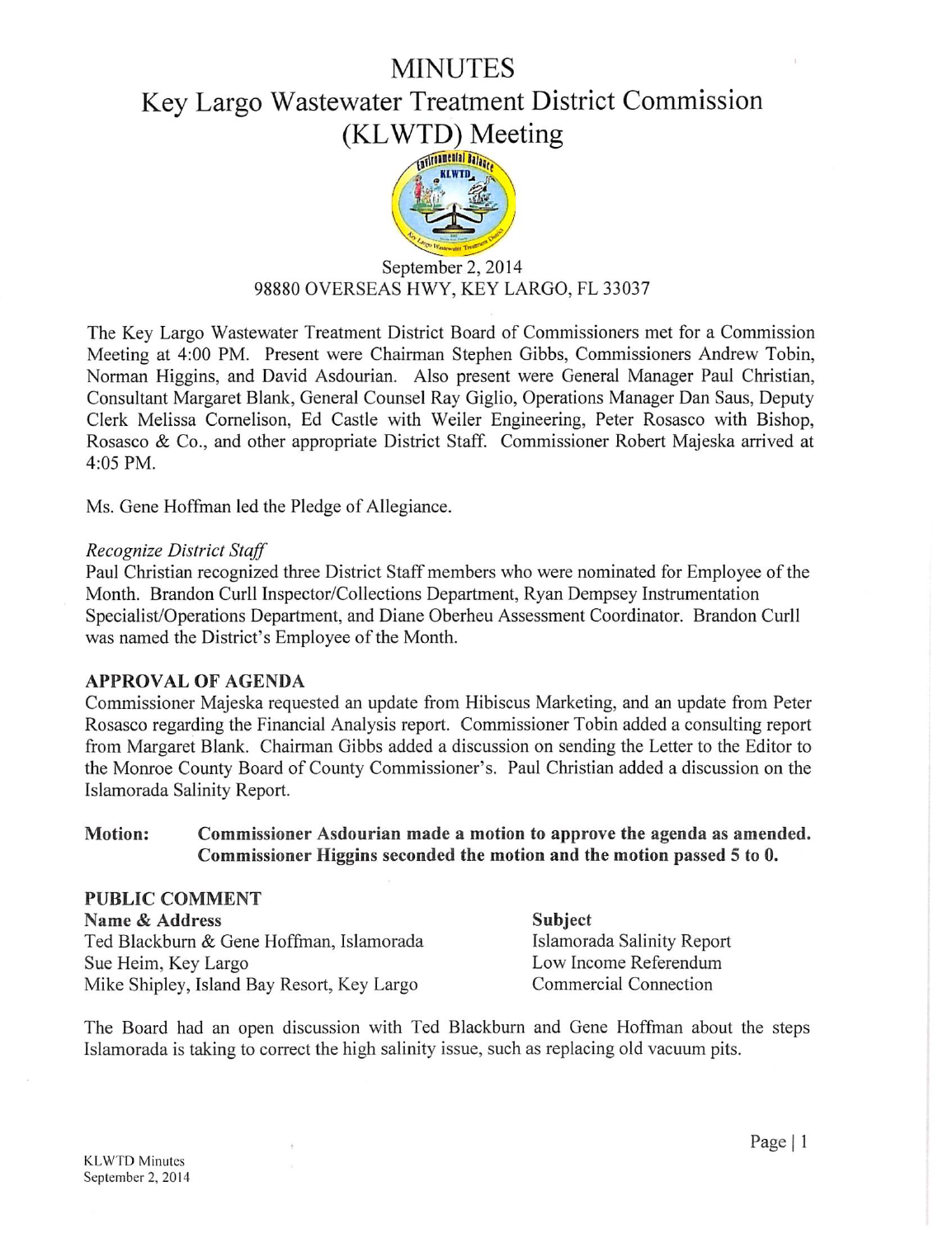# FINANCIAL REPORT

#### ProposedFY20I5 Budget and Budget Resolution

Peter Rosasco presented the Proposed FY2015 Budget and answered questions. Commissioner Tobin requested a change to page 5 reflecting the percent Islamorada is paying in the administrative service rate. Commissioner Tobin requested the General Manager add to the September 9, 2014, agenda an in depth discussion of the staffing plan. Chairman Gibbs would like the budget brought back to the September 9,2014, Board meeting.

### Financial Analysis

Margaret Blank stated that she and Jennifer Johnson with Bishop, Rosasco & Co are working on the funding analysis report and will bring it back to the Board.

# BULK ITEMS

Minutes of August 5 and August 12, 2014

Motion: Commissioner Tobin made a motion to approve the Minutes of August 5 and August 12,2014. Commissioner Asdourian seconded the motion and the motion passed 5 to 0

# CUSTOMER SERVICE

#### Assessment Timeline Update

Diane Oberheu the District's Assessment Coordinator presented the Assessment Timeline to the Board and answered questions.

#### Code Compliance List - September 2014

Paul Christian presented a list of properties that are being turned over to code compliance for not connecting to the central sewer system.

#### Discussion of Servicing Cold Spots

Paul Christian reported on a meeting he, Margaret Blank, Dan Saus, and Robby Majeska attended with the Florida Department of Environmental Protection and the Florida Department of Health. FDEP is requesting that the District consider servicing the Monroe Park area (Manatee Bay and Cross Key). Mr. Christian is requesting the Board authorize Weiler Engineering to update the numbers that are in the Key Largo Wastewater Treatment District Engineering report on cold spots that was doneby Weiler Engineering on November 12,2008.

#### MEETING EXTENSION

# Motion: Commissioner Asdourian made a motion to extend the meeting until 6:30pm Commissioner Tobin seconded the motion.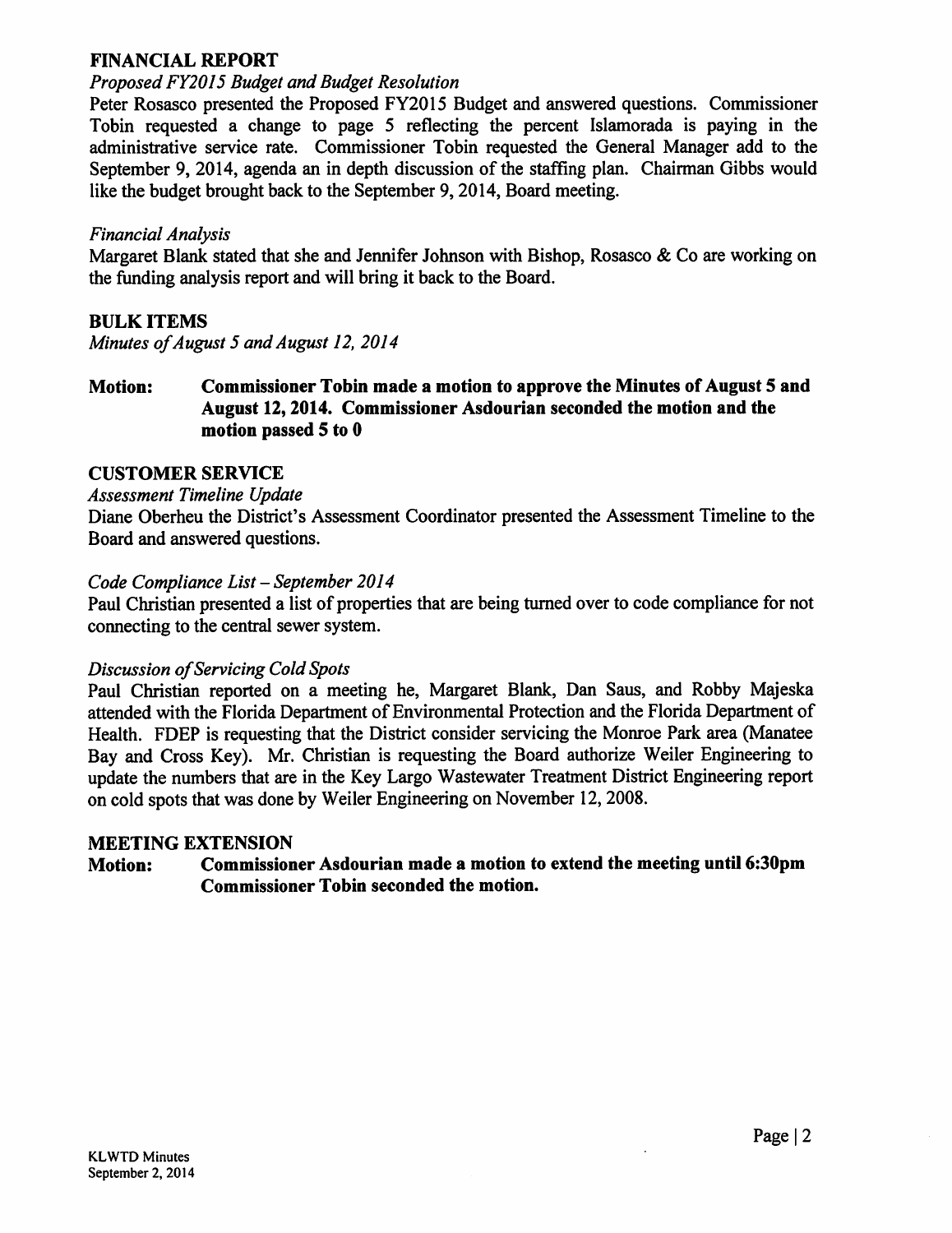Motion Commissioner Tobin made a motion to authorize Weiler Engineering to update the Key Largo Wastewater Treatment District Engineering Report 2008. Commissioner Asdourian seconded the motion and the motion passed 5to0.

| <b>Vote on Motion</b>         |     |                |              |
|-------------------------------|-----|----------------|--------------|
| <b>Member</b>                 | Yes | N <sub>o</sub> | <b>Other</b> |
| <b>Commissioner Higgins</b>   | X   |                |              |
| <b>Commissioner Majeska</b>   | X   |                |              |
| <b>Commissioner Tobin</b>     |     |                |              |
| <b>Commissioner Asdourian</b> |     |                |              |
| <b>Chairman Gibbs</b>         |     |                |              |

Motion passed 5 to 0

#### Hibiscus Marketing Report

Julie Marshall with Hibiscus Marketing reported that she is working with Margaret Blank on the funding disparity project, and has developed some press releases about staffing changes and the Medium Wastewater System of the Year Award the plant received. Margaret Blank reported that she and Hibiscus Marketing are working on a presentation on the wastewater funding disparity to present to the Board on September 9,2014 for input.

#### OPERATIONS REPORT

#### Commercial Connection Costs: Gravity versus Forcemain

Dan Saus reported on the information that he has gathered from several different contractors on three commercial properties comparing the costs of gravity versus forcemain connections. He received quotes on pump stations for the gravity point of connection; however they did not meet FDEP requirements. He reported that the FDEP rules state these properties must hire an engineer, apply for DEP permits, build a collections system and put in a pump station. He further reported a multi-dwelling parcel's connection fee is unaffected by the connection type provided because a collection system and pump station will need to be installed in either case. He reported that any property that could have connected via gravity and did not need a lift station would have a much lower connection cost. Margaret Blank noted that if it was technically feasible during construction there would have been a vacuum system installed for properties on USl. Commissioner Tobin suggested Mr. Saus take a look at Island Bay Resort as another property to compare. Ms. Blank suggested comparing the discrepancy of single buildings with one EDU. Multiple buildings are going to need a lift station and a DEP permit in any case. Commissioner Tobin requested Ray Giglio research writing a refund check or if crediting the assessment would be legal for the District. Commissioner Asdourian suggested looking at what the District can afford and decide what the EDU cut-off will be for a single building commercial property. Paul Christian will come back to the Board with the findings.

#### MEETING EXTENSION

Motion: Commissioner Asdourian made a motion to extend the meeting until 7:00pm Commissioner Majeska seconded the motion.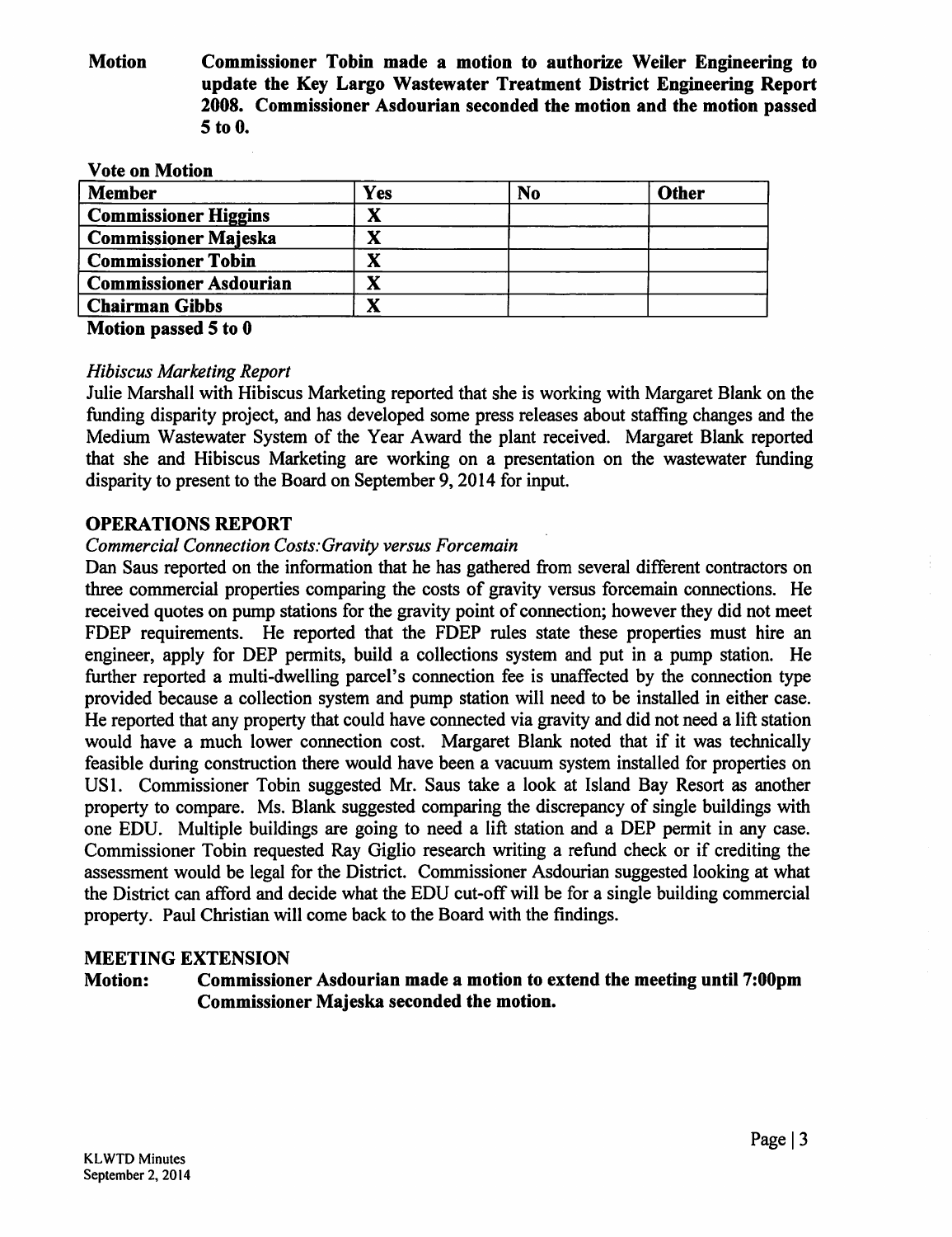Motion: Commissioner Asdourian made a motion to accept the Proposal from Aqua-Aerobic, Inc. for Inspection and Start-up Services. Commissioner Tobin seconded the motion.

#### Vote on Motion

| <b>Member</b>                 | Yes    | N <sub>0</sub> | <b>Other</b> |
|-------------------------------|--------|----------------|--------------|
| <b>Commissioner Higgins</b>   |        |                |              |
| <b>Commissioner Majeska</b>   |        |                |              |
| <b>Commissioner Tobin</b>     | V<br>л |                |              |
| <b>Commissioner Asdourian</b> | X      |                |              |
| <b>Chairman Gibbs</b>         | V      |                |              |

Motion passed 5 to 0

Surplus of Electrical Automatic Transfer Switch

#### Motion: Commissioner Asdourian made a motion to approve the sale of the Electrical Automatic Transfer Switch. Commissioner Majeska seconded the motion.

| <b>Vote on Motion</b>         |             |           |              |
|-------------------------------|-------------|-----------|--------------|
| <b>Member</b>                 | Yes         | <b>No</b> | <b>Other</b> |
| <b>Commissioner Higgins</b>   | $\mathbf X$ |           |              |
| <b>Commissioner Majeska</b>   |             |           |              |
| <b>Commissioner Tobin</b>     |             |           |              |
| <b>Commissioner Asdourian</b> | $\mathbf X$ |           |              |
| <b>Chairman Gibbs</b>         | л           |           |              |

Motion passed 5 to 0

# GENERAL MANAGER'S REPORT

#### Margaret Blank Report

Ms. Blank reported that she is working with Hibiscus Marketing on information for the KLWTD website, a PowerPoint presentation, and a one page informational sheet to take to Tallahassee for the next legislative session on the wastewater funding disparity.

#### MEETING EXTENSION

#### Motion: Commissioner Asdourian made a motion to extend the meeting until 7:30pm Commissioner Higgins seconded the motion.

#### Interim General Manager Contract

Paul Christian presented to the Board his contract for the General Manager position. Mr. Christian will amend the vacation to one day of paid vacation for each month worked till April 2015.

Motion: Commissioner Tobin made a motion to approve the General Manager's contact with the amended changes. Commissioner Higgins seconded the motion.